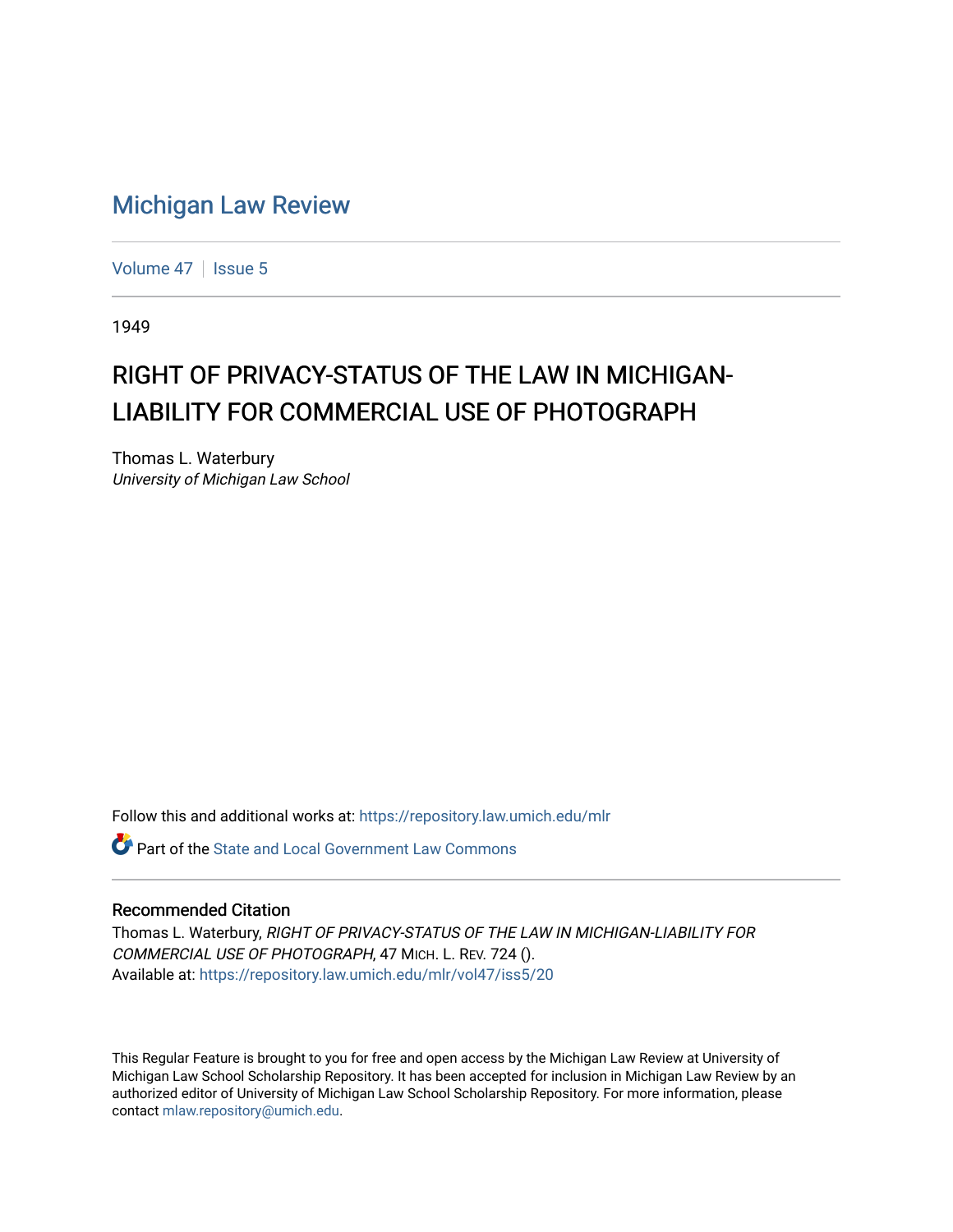RIGHT OF PRIVACY-STATUS OF THE LAW IN MICHIGAN-LIABILITY FOR COM-MERCIAL USE OF PHOTOGRAPH-Defendant published plaintiff's photograph in connection with a cosmetics advertisement in a Detroit newspaper. Plaintiff sought damages, alleging that she neither knew of nor assented to the publication of the photograph, that the publication constituted an invasion of her right to be free from offensive publicity, and that she had suffered consequential damages. The trial court sustained defendant's motion to dismiss on the ground that the complaint stated no cause of action. On appeal, *held,* reversed and remanded. Plaintiff stated a cause of action for invasion of her right of privacy. *Pallas v. Crowley, Milner* & Co., 322 Mich. 411, 33 N.W. (2d) 911 (1948).

In the early case of *DeMay v. Roberts*,<sup>1</sup> where plaintiff sought damages for defendant's intrusion into her home while she was in childbirth, the court indicated support of a right of privacy, although recovery was allowed on other grounds. Later, however, this dictum was ignored in *Atkinson v. John E. Doherty*  & Co., 2 where the Michigan court clearly denied the existence of such a right in a suit to enjoin commercial use of the name and likeness of plaintiff's deceased husband.<sup>3</sup> In *Miller v. Gillespie*,<sup>4</sup> the next Michigan case to consider the question, injunctive relief for the protection of a right of privacy was denied, but the court seemed to recognize that such relief would be available in a proper case;<sup>5</sup> the *Atkinson* case was mentioned but not discussed. The principal case appears to be

146 Mich. 160 at 165, 9 N.W. 146 (1881). In speaking of plaintiff's right of privacy the court stated, "The plaintiff had a legal right to the privacy of her apartment at such a time, and the law secures to her this right by requiring others to observe it, and to abstain from its violation."

2-121 Mich. 372, 80 N.W. 285 (1899).

<sup>3</sup>The court expressly refused to limit its decision to narrower ground than a complete repudiation of the privacy doctrine. The following distinctions were rejected: (1) that if the deceased did have a right of privacy, it was a personal right which terminated with his death; (2) that the deceased had surrendered an existing right of privacy by his admitted prominence in public life; (3) that injunctive relief was not a proper remedy for invasion of the right of privacy if it existed.

4196 Mich. 423, 163 N.W. 22 (1917).

\_ 5 Id. at 428; " .•. without denying the jurisdiction of a court of equity to afford a remedy for wrongful invasion of privacy, [I] conclude that the plaintiff is not entitled to the relief asked for."